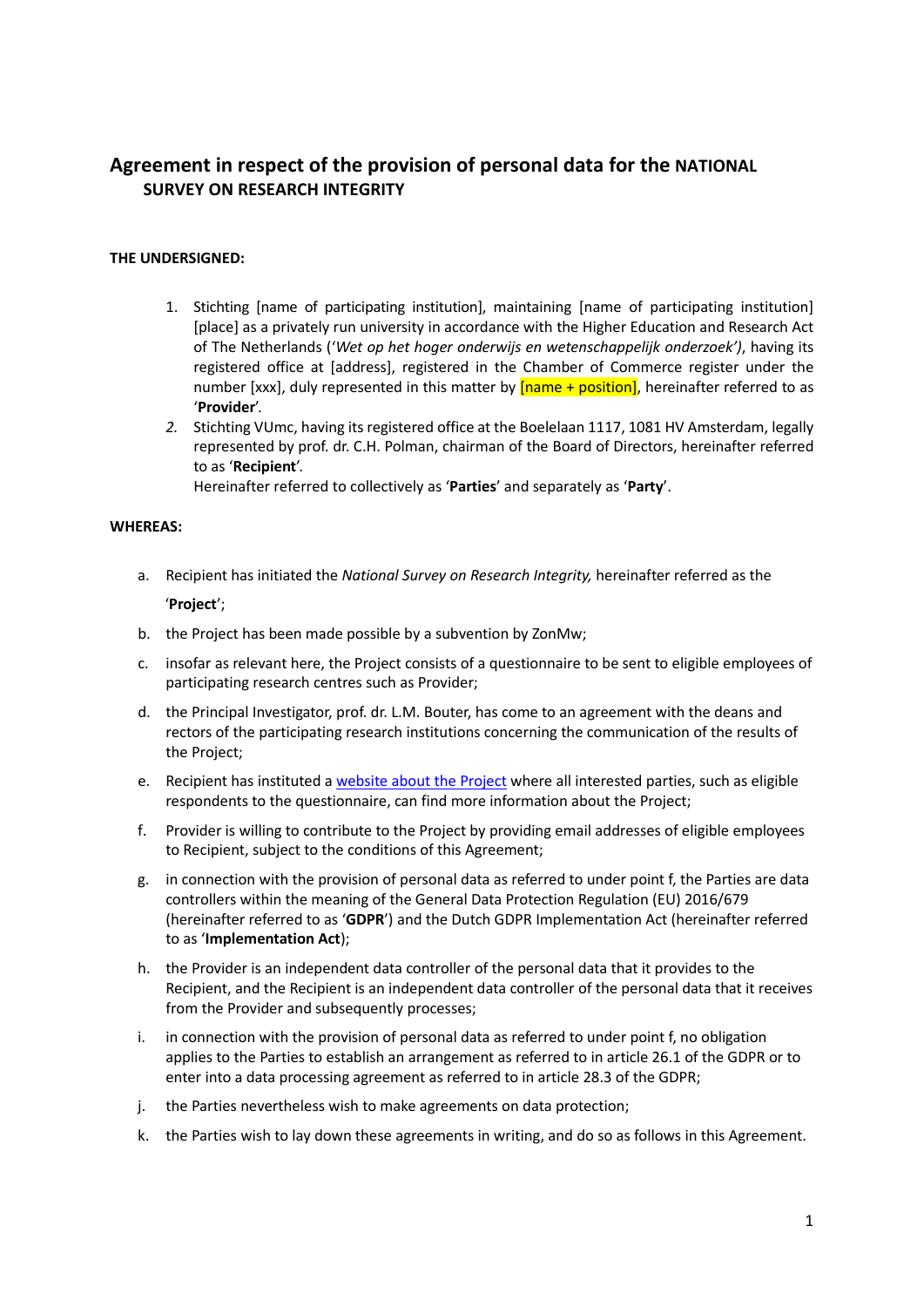## **AGREE AS FOLLOWS:**

# **Definitions**

1.1. Terms defined in the GDPR, such as '**personal data**', '**processing**', '**controller**', '**processor**', '**data subject**' and '**personal data breach**' have the meaning assigned to them in the GDPR.

## **Scope**

- 1.1 This Agreement is only applicable to the provision of personal data by the Provider to the Recipient as mentioned in **Appendix 1**.
- 1.2 The Provider is the independent data controller for the personal data that it provides to the Recipient, and the Recipient is the independent data controller for the personal data that it receives from the Provider and subsequently processes. Descriptions of the personal data that the Provider provides to the Recipient, the data subjects, the purposes for which the personal data are provided and the retention period of the personal data are provided in **Appendix 1**.

## **Compliance with legislation**

1.3 The Provider and the Recipient will process the personal data in a proper and careful manner, and in compliance with the applicable data protection laws, including in any event the GDPR and the Implementation Act.

## **Purpose limitation**

1.4 The Recipient will only process the personal data insofar this is necessary in order to achieve the purposes described in **Appendix 1**.

#### **Security**

1.5 The Recipient will take appropriate technical and organizational measures to protect the received data against destruction, loss, alteration and unauthorized disclosure of or unauthorized access to transferred, stored or otherwise processed personal data, whether accidentally or unlawfully.

#### **Notification of personal data breaches**

1.6 The Recipient will immediately notify the Provider after the Recipient has reported a personal data breach to a supervisory authority and/or the data subjects in connection with personal data that the Recipient has received from the Provider. In such case, the Recipient will contact the contact person of the Provider as specified in **Appendix 1** to this Agreement.

#### **Confidentiality**

Without prejudice to any other contractual obligation to confidentiality that applies to the Recipient, the Recipient guarantees that it will treat all personal data as strictly confidential and that it will inform all of its employees, representatives and/or (sub)processors who are involved in the processing of the personal data of the confidential nature of such information and of the personal data. The Recipient will ensure that such persons and the Parties have signed an adequate confidentiality agreement.

#### **Transfer to third countries**

1.7 Unless agreed otherwise between the Parties, the Recipient will not transfer the personal data to countries outside of the European Economic Area (EEA).

#### **Duration and termination**

1.8 This Agreement commences at the time of its signature by the Parties and is applicable during the period that the Recipient has the personal data at its disposal.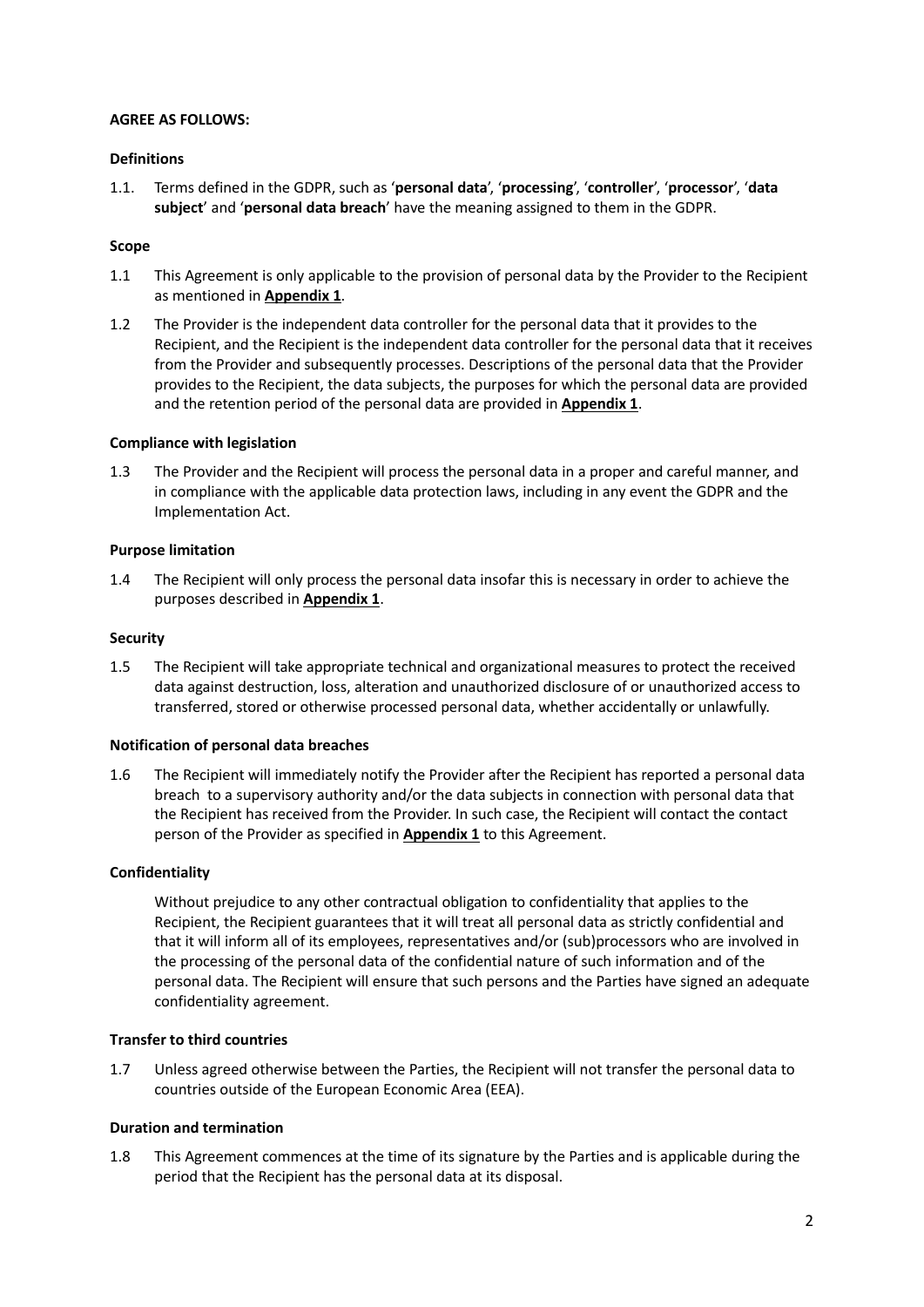- 1.9 After the expiration of the retention period specified in **Appendix 1**, or earlier if a statutory obligation to this end exists, the Recipient will irreversibly delete the personal data. This Agreement will be terminated by operation of law at the moment the Recipient has irreversibly deleted the personal data which it has received from the Provider.
- 1.10 Obligations that are intended by their nature to continue after the termination of the Agreement continue to apply after the termination of the Agreement. This applies in particular to Article 7 of the Agreement.

# **Final provisions**

- 1.11 This Agreement is governed by the laws of the Netherlands.
- 1.12 Any disputes that may arise in connection with this Agreement will be submitted exclusively to the competent court in Amsterdam.
- 1.13 Insofar as the provisions of this Agreement are inconsistent with the provisions of the Underlying Agreement, the provisions of this Agreement will prevail.
- 1.14 In the event of the invalidity or voidability of one or more provisions of this Agreement, the other provisions of this Agreement continue to apply in full.
- 1.15 In all cases not provided for by this Agreement the Parties will make a decision in mutual consultation. If legislation, regulations or jurisprudence give reason to amend this Agreement, the Parties will amend the Agreement in writing and with the signature of both Parties.

Agreed and signed in duplicate:

Stichting [name institution]

Stichting VUmc

Name: [complete] Position: [complete] Town/city: [complete]

| Name: <i>[complete]</i> |  |                                    |  |
|-------------------------|--|------------------------------------|--|
|                         |  | Position: [complete]               |  |
|                         |  | Town/city: <mark>[complete]</mark> |  |

Date: \_\_\_\_\_\_\_\_\_\_\_\_\_\_\_\_\_\_\_\_\_\_\_\_\_\_

Date: \_\_\_\_\_\_\_\_\_\_\_\_\_\_\_\_\_\_\_\_\_\_\_\_\_\_

 $\overline{a}$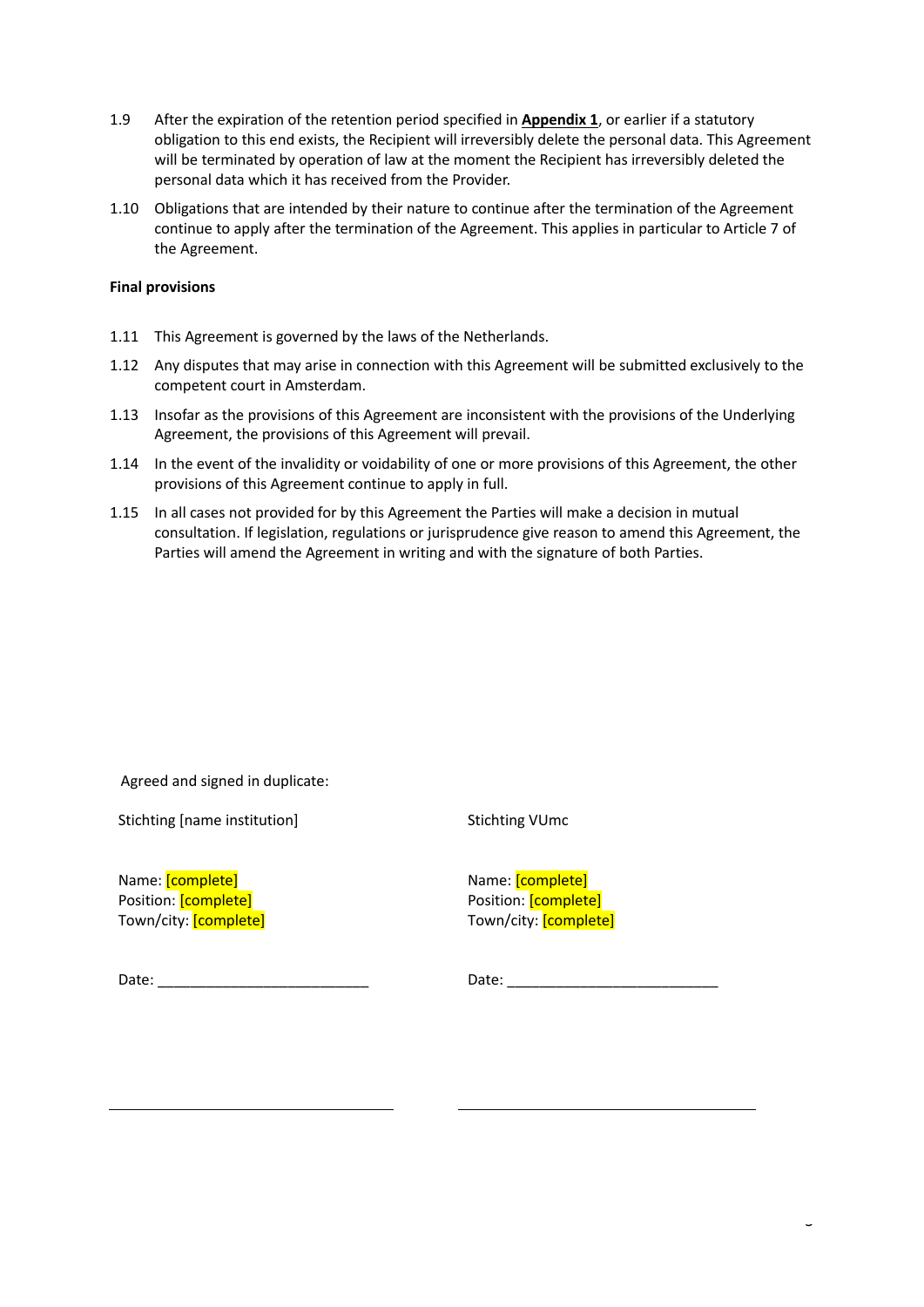# **Appendix 1**

# **Personal data**

Description of the personal data that the Provider will provide to the Recipient:

- $\triangleright$  Email addresses of the data subjects mentioned hereunder
- $\triangleright$  Provider will send the email addresses to Kantar Public, the processor of Recipient (see also Appendix 2).

#### **Data subjects**

Description of the data subjects to whom the personal data that the Provider will provide to the Recipient relate:

 $\triangleright$  All relevant individuals who are Involved in research at the [institution name]: employees and those 'admitted' at the research institution on a research position, without being employed there, such a 'buitenpromovendi' with the minimum requirement of doing research 0.2 fte.

## **Purposes of the provision**

Description of the purposes for which the Provider will provide the personal data to the Recipient:

- Email addresses are provided to the Recipient for the conduct of the National Survey on Research Integrity [\(www.nsri2020.nl\)](http://www.nsri2020.nl/).
- See **Appendix 2** for a detailed description of the data processing.

## **Retention periods**

Description of the period after the expiry of which the Recipient will irreversibly delete the personal data:

 $\triangleright$  4 weeks after the completion of data collection.

# **Contact person of Provider for notification of personal data breach**

| Name:      | [complete] |
|------------|------------|
| Position:  | [complete] |
| Telephone: | [complete] |
| Email:     | [complete] |